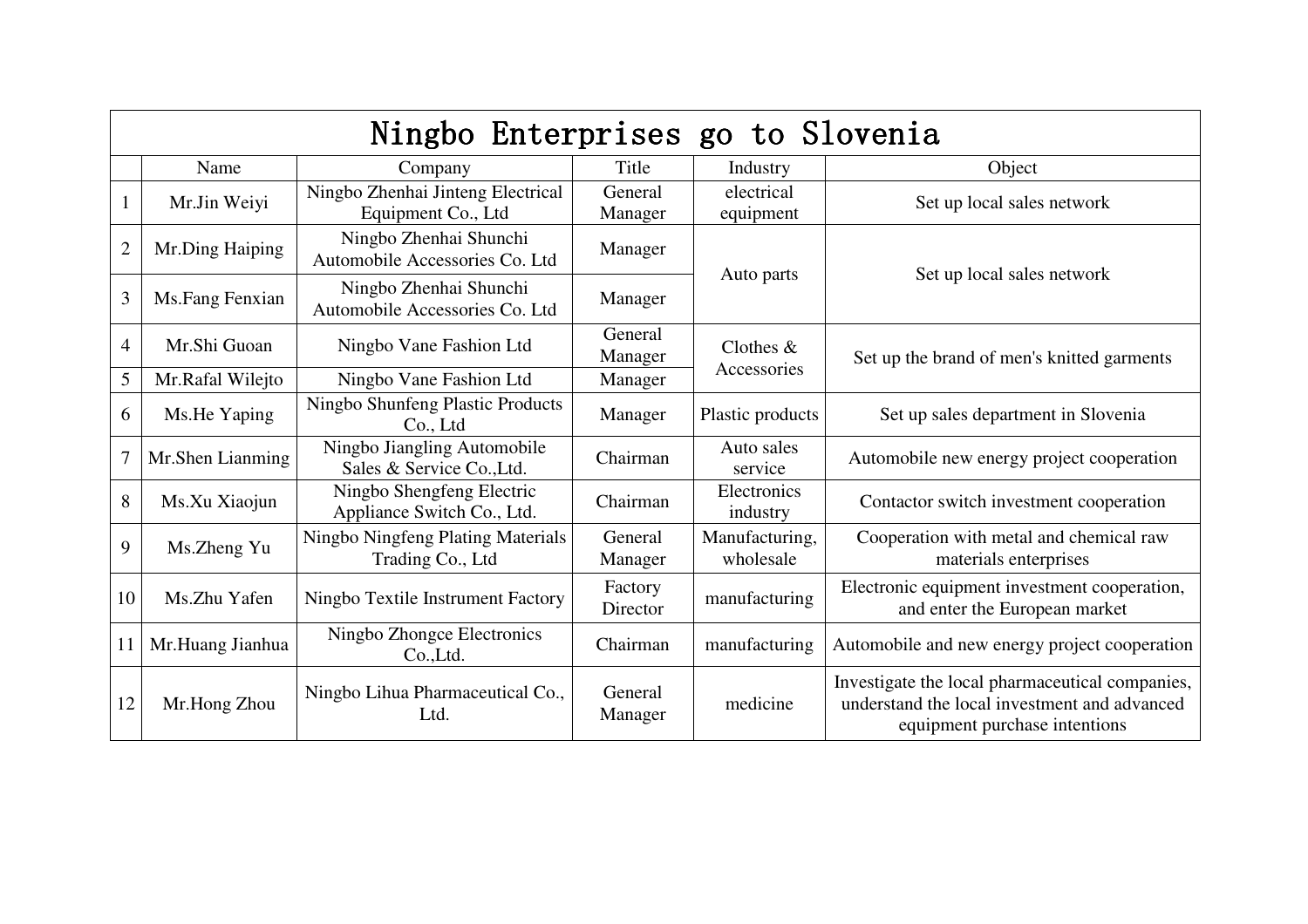| 13 | Mr.Chen Jianxun          | Ningbo Wellco Water Treatment<br>Appliance Co., Ltd      | General<br>Manager      | Water treatment                                        | To be aware of investment environment in             |
|----|--------------------------|----------------------------------------------------------|-------------------------|--------------------------------------------------------|------------------------------------------------------|
| 14 | Ms.Dong<br>Qionghua      | Ningbo Wellco Water Treatment<br>Appliance Co., Ltd      | <b>Sales</b><br>Manager | supplies                                               | Slovenia                                             |
| 15 | Mr. Zhu<br>Zhangguangran | Ningbo Aiwole New Energy<br>Sources Technology Co., Ltd. | Chairman                | New energy<br>material                                 | To be aware of investment environment in<br>Slovenia |
| 16 | Mr.Cai Zhifang           | Ningbo Fotile Kitchen Ware Co.,<br>Ltd                   | Director                | household<br>electrical<br>appliances                  | To be aware of investment environment in<br>Slovenia |
| 17 | Mr.Shen Xianpeng         | Ningbo Ping Rui Trading Co., Ltd.                        | General<br>Manager      | Hardware,<br>building<br>materials                     | To be aware of investment environment in<br>Slovenia |
| 18 | Mr.Zhang Yong            | Ningbo Ping Rui Trading Co., Ltd.                        | Vice General<br>Manager |                                                        |                                                      |
| 19 | Mr.Dong<br>Guangming     | Ningbo Donghai Group                                     | Vice General<br>Manager | Intelligent<br>automatic<br>measurement<br>and control | To be aware of investment environment in<br>Slovenia |
| 20 | Ms.Chen Yahua            | Ningbo Donghai Group                                     | Manager                 | Intelligent<br>automatic<br>measurement<br>and control | To be aware of investment environment in<br>Slovenia |
| 21 | Ms.Dong Lijun            | Ningbo Haiyi Hotel                                       | Chairman                | Hotel<br>Management                                    | To be aware of investment environment in<br>Slovenia |
| 22 | Mr. Wang Hongbo          | Ningbo Huamao International<br>Trade Co., Ltd.           | Manager                 | foreign trade                                          | automobile                                           |
| 23 | Mr.Zhong Yiping          | Ningbo Huamao International<br>Trade Co., Ltd.           | Manager                 | foreign trade                                          | automobile                                           |
| 24 | Mr.Dong Xinjiang         | Zhejiang Dafeng Industry Co., Ltd                        | Manager                 | Culture and<br>sports                                  | Cooperation in sports and recreation projects        |